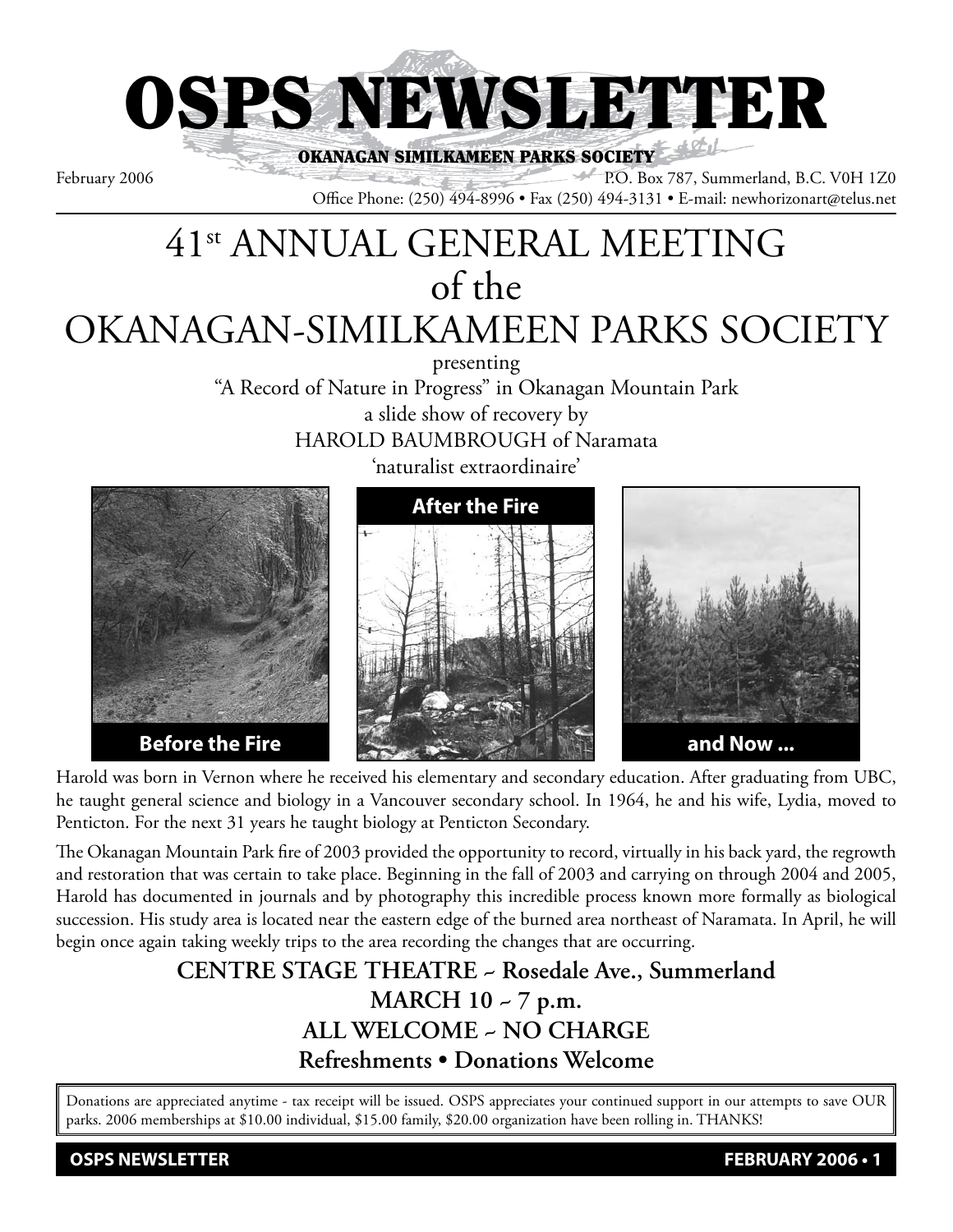## **Uranium Mine Seen as Threat to Native Rights**

The Penticton Indian band says it's gravely concerned about the prospect of a uranium mine being established within its traditional territory.

Signet Minerals Inc. of Comox announced last week it had acquired the exploration rights to a 600-hectare uranium and precious metals project, about 25 kilometres northwest of Penticton.

According to a company news release, the Aura project's uranium deposit is similar to those found in Brent Lake and

Farleigh Lake, about seven kilometres to the south.

Under terms of its agreement with two private owners, Signet has an option to acquire a 100-percent interest in the claims for \$1 million over 10 years. The claims may also contain gold and silver deposits.

The company is compiling historic data from assessment work and is planning initial exploration plans.

However, the Penticton Indian band says the announcement represents a serious threat too its aboriginal title and rights.

Chief Stewart Phillip said in a letter to energy, mines and petroleum resources Minister Richard Neufeld that the lands lie in the Seven Peaks area, which the band considers part of its traditional territory: "This recent announcement in our view represents an enormous threat to the environment, wildlife and water within those areas and also represents an unacceptable infringement upon our constitutional enshrined titles and rights," he said.

## *Penticton Herald, Nov. 25, 2005*

Princeton resident attempts to sue province - Former lawyer fears coal bed methane wells will pollute the area's watershed with toxic metals and salts.

*Penticton Herald, Dec. 1, 2005*

#### **EXPERT OFFERS TIPS TO AVOID BEAR ATTACKS**

The first principle of safety is to prevent an encounter .

Bryn White offers the following tips:

- Don't go alone. Make plenty of noise.
- Watch for bear signs scratching on trees, ripped-apart logs, bear scat, scavenger birds that may be feasting on a carcass or even the presence of cubs.
- Runners and bikers must be extra cautious because moving quickly increases the likelihood of surprising or startling bears.

Should you encounter a bear that is not aware of your presence:

• Quietly leave the area.



Uranium concentration: The darker areas on this geothermal map show where the concentration of uranium is highest in stream waters in the Interior of BC.

- Do not run. That could invite pursuit.
- Go back the way you came, or if you continue your hike, cautiously change your route, giving the bear ample space.

Should you encounter a bear that is aware of you:

- Identify yourself as a human by talking slowly and waving your arms.
- Carefully go back the way you came, keeping an eye on the bear and watching for any change in its behaviour.

There are several reasons a bear might consider you a threat. Have you surprised the bear? Does it have cubs? Is it defending a food source? If so:

• Do not run. Stay together as a group. Pick up small children. Con't next page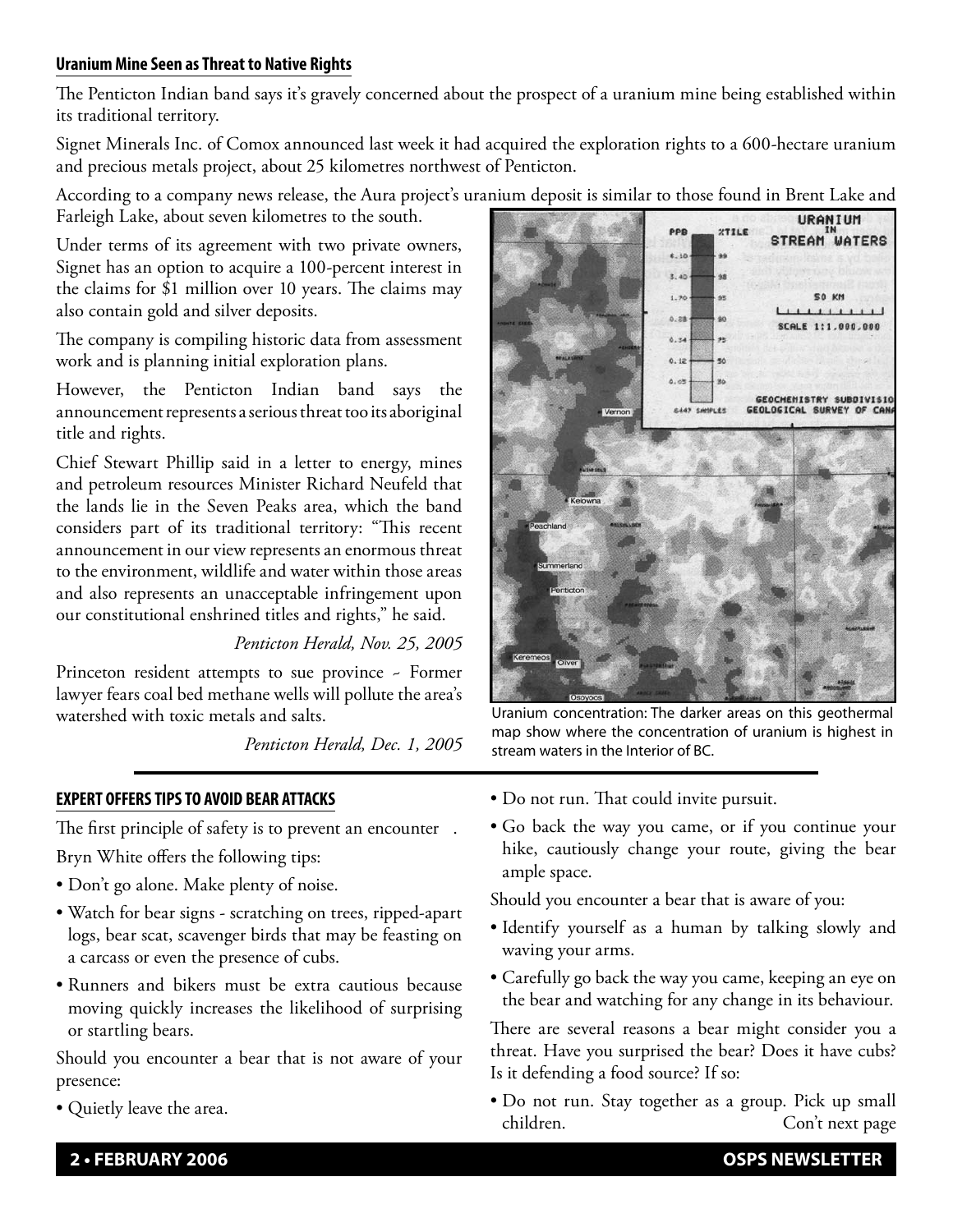#### **PROTECT AGRICULTURAL LAND**

Once again Agricultural Land Reserve owners and friends are facing the problem of the incursion of development on property that was meant to be saved for the production of food.

Most recently the Agricultural Land Commission in the East Kootenays has seen fit to exclude 267 hectares (660 acres, or more than a section) of active ranch land despite protestations from the lessee, the Windermere District Farmers' Institute and Livestock Association, as well as a committee of the local government.

This will now allow an Alberta real estate developer to build additional recreational and residential homes for wealthy Alberta oil barons. The ludicrous action of the commission was justified with the statement that "development (of the land) for recreational and residential homes would take similar development pressure off other agricultural land in the area."

Last year, despite objections from citizen groups, the Municipality of Summerland went ahead to give a developer permission to apply for exclusion of 155 hectares (383 acres) of land. The pathetic attempt by the land commission of the Okanagan region to appear democratic by allowing the public discussion of the exclusion, when the decision to exclude had already been made, was a pitiful excuse for democracy. That the action of the municipal council promoting this exclusion was wrong was shown in November's election in which only two members of the previous administration were returned.

Now this year, Penticton also faces the prospect of having ALR properties excluded by this same commission.

An historic 25-hectare (64 acre) farm in the area of Hope is also in the process of becoming an industrial park despite protestations from people in that area. And I could go on and on.

This quotation from the ALR website:

"The Agricultural Land Reserve (ALR) is a provincial zone in which agriculture is recognized as the priority use. Farming is encouraged and non-agricultural uses are controlled."

We keep trying to point out to people in B.C. that ALR land supports more than 200,000 British Columbians, contributes \$2.2 billion to our economy and still provides 50 percent of our food needs.

Obviously, the pressure on the land commissions throughout B.C. is coming from our pro-business Liberal government. When is the next provincial election?

> *Frank Martens, Summerland Penticton Herald, Jan. 23, 2006*

• Prepare to use your bear spray.

- Hold your ground as the bear charges, speaking calmly and non-threateningly.
- If the charge or approach stops, increase your distance from the bear while watching for another charge.
- If it charges again, hold your ground. If it stops short, increase the distance between you and the bear.

If the bear follows through on its charge and makes contact with you, this is the time to play dead and show it you are not a threat.

- Lie on your stomach with hands protecting your head and neck.
- Keep your backpack on to protect your body.
- Spread your legs so it will be more difficult for the bear

to turn you over. Protect your vital organs.

• Do not cry out or move until the bear has left the area.

If the attack is prolonged, or the bear starts eating, it's time to fight back.

Rarely, a bear will see you as a source of food. Sometimes it will test its dominance or simply be curious about you. In such instances, the bear does not appear stressed, but focussed, approaching intently with ears erect, either circling, zig-zagging and glancing at you periodically:

• Do not run. Stay in a group. Pick up small children.

*Joyce Langerak Penticton Herald, June 9, 2005*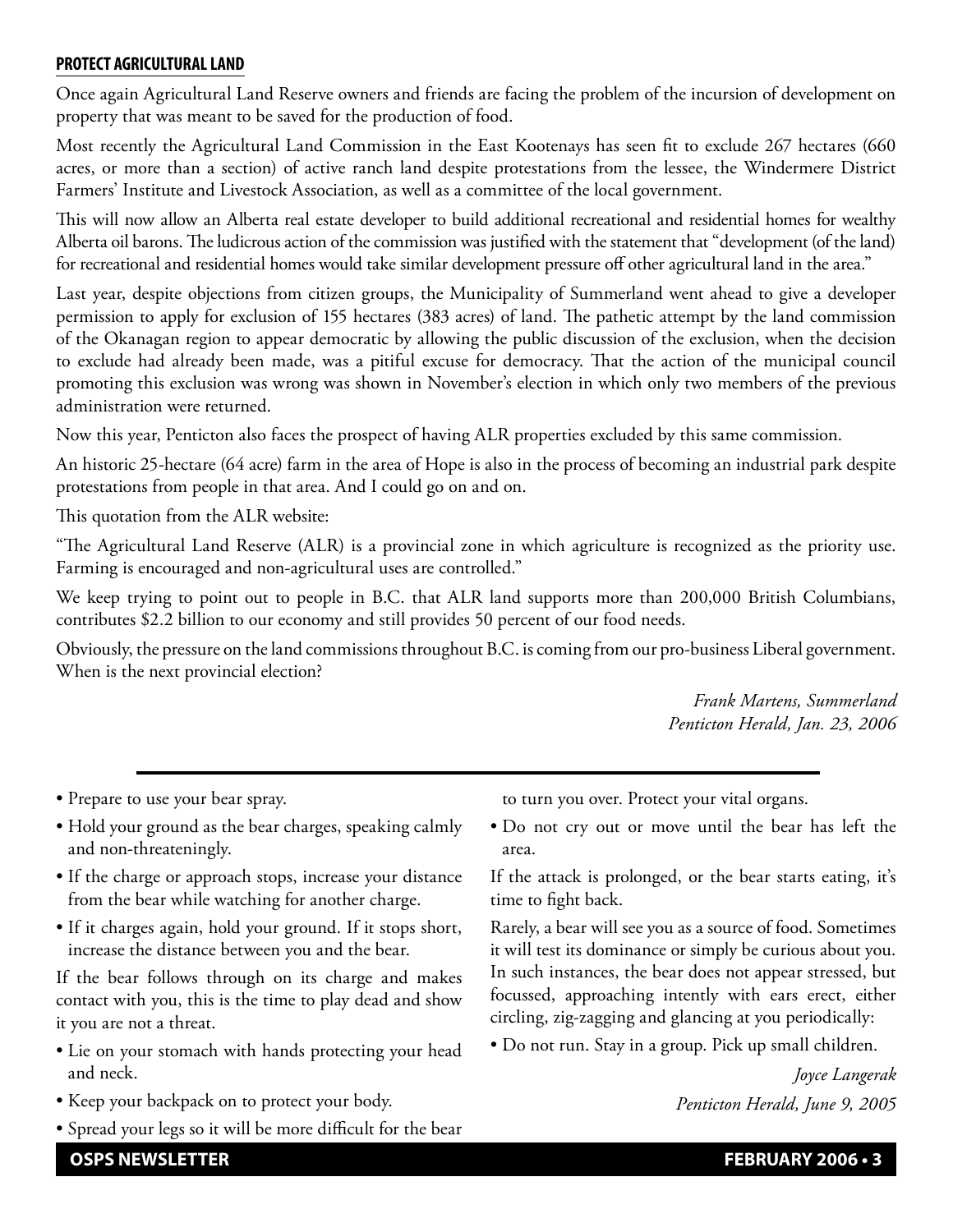# **Update: Activities of the SOSNPN (South Okanagan Similkameen National Park Network)**

In January, 2005, the Canadian Parks and Wilderness Society hosted a meeting of conservation organizations active in the SOS area that resulted a consensus to establish a network (as versus a formal organization) to provide a cooperative umbrella for promoting a national park. All of the above organizations have written letters of support to the federal government twice over the past 2 years. These letters have been important expressions of local support.

Under the umbrella of the South Okanagan Similkameen Network for a National Park (S0SNPN), a number of loosely coordinated activities have taken place focussed on increasing public awareness and support.

- 1) three poster boards were produced for use at public events, and a set of volunteers took them to: farmers markets repeatedly in Penticton, Oliver and Osoyoos;
	- the Desert Center's Romancing the Moon
	- the Mt. Kobau Star Party
	- the Dominion Observatory's open house.
- 2) four information sessions were run for businesses in Penticton, Oliver, Osoyoos and Cawston, with Parks Canada's Doug Harvey as presenter. These form an initial round of contacts with the business community, which we hope will be followed up when more economic information becomes available.
- 3) two public sessions with speaker being the Revelstoke Economic Development Officer.
- 4) glossy brochure promoting the park produced in bulk by CPAWS and available to whoever will distribute them.
- 5) mail-in cards produced by CPAWS, also available.
- 6) a 2-page economic fact sheet on the proposed park produced by J. and M. Theberge. (The brochure and cards were distributed at the above forums, as well as by individuals to circulate through naturalist clubs and among other potential supporters.)
- 7) letter writing by the Central Okanagan Naturalist club and North Okanagan Naturalist Club.
- 8) trips into the high country to acquaint people with the area, lead by Harry Nielsen.
- 9) presentations by Bob Lincoln and by J. and M. Theberge to local clubs about the proposed park.

So far, Parks Canada has received more than 1,000 cards and letters. That is a good start, but we need to increase that amount.

Funding for various activities has been successfully procured by CPAWS, including the part-time hiring of a local communications leader to work on our behalf, Doreen Olson. Doreen ran the work with the business community mentioned above, based on a contract with funds procured by the Theberges. As well, additional funding through CPAWS has resulted in a detailed economic analysis of the impact of a national park that will be completed soon.

We are a loosely-knit group, with an objective of facilitating volunteer efforts as they arise. As Parks Canada continues to provide additional information, such as proposed boundaries and acceptable activities, we will need to increase the activities of our Network, and possibly coordinate to a greater degree. We are open to, and need ideas on how to gain greater public exposure and support for a national park here. We ask organizations and individuals to think about activities that they may be willing to undertake, and let us know so that we can provide periodic information exchange among you, the key supporters.

# *John and Mary Theberge CPAWS-BC Okanagan Reps*

According to information collected by biologists Mary and John Theberge:

- Parks Canada has a \$20 million-plus budget for establishment and initial operation of a national park in the South Okanagan-Similkameen.
- Parks Canada estimates an operations and maintenance budget for a park in this area to be \$2 million per year.
- In British Columbia, for every dollar spent by Parks Canada, there is a 9.3 times multiplier in direct and spin-off expenditures by visitors.
- In 2000-2001, Parks Canada spent \$34.5 million in British Columbia, which generated visitor spending of \$320.3 million.
- Applying the above to the South Okanagan-Similkameen, the anticipated annual infusion into the economy is \$20.6 million per year.
- In 2000-2001, Parks Canada had 970 full-time equivalent employees in B.C., generating another 4,796 full-time equivalent jobs in the visitor services industry.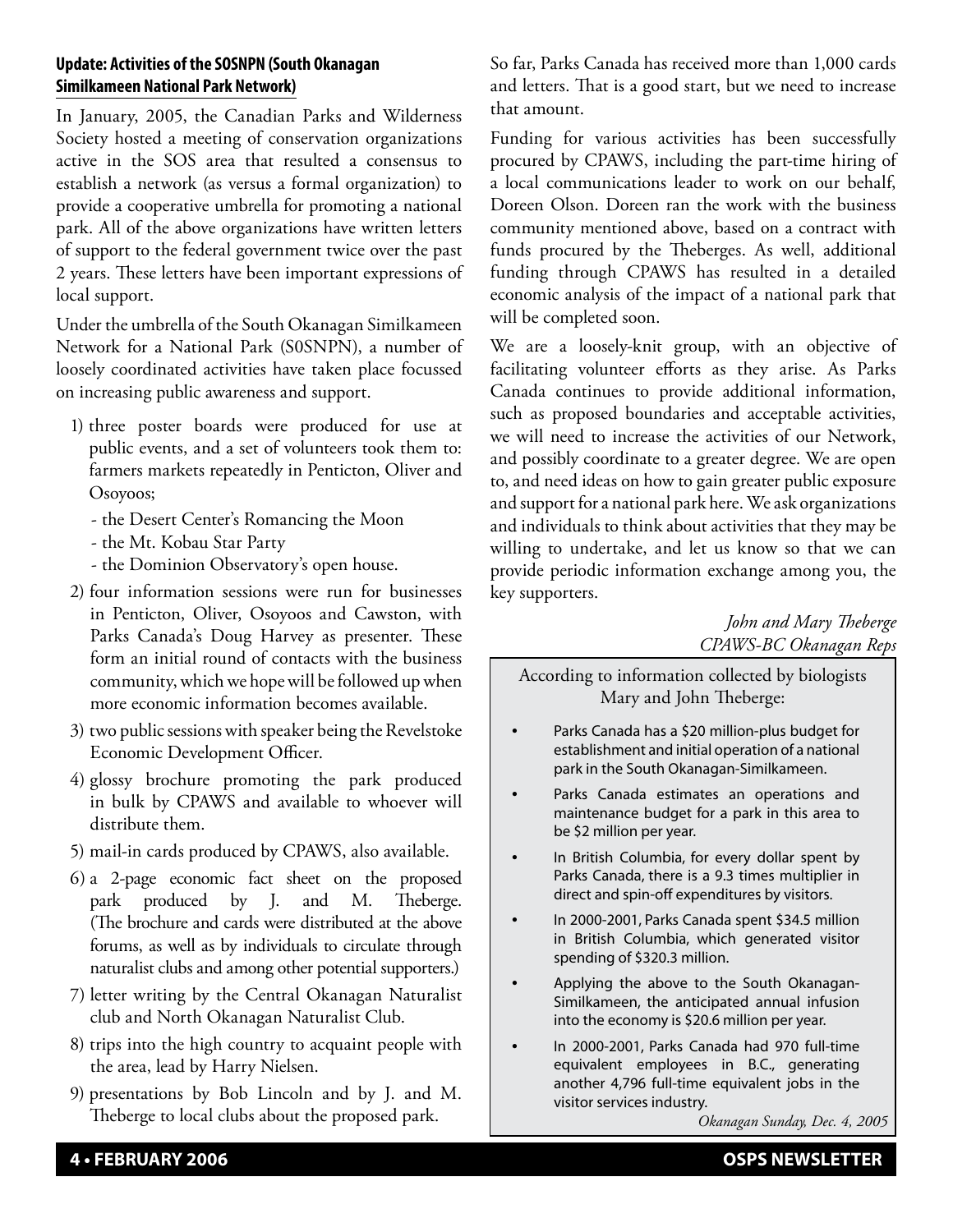

The world's only Inland Temperate Rainforest and the world's only mountain caribou are found in southeastern BC. The old-growth rainforest has trees up to 1,500 years old or older. Some people say that forests such as these are the cathedrals of Canada.

Sadly, this rare ancient rainforest is disappearing because of clear-cut logging. The caribou that live in these mountains are unique and rare. But these shy and gentle creatures are on the verge of extinction because logging has destroyed too much of their oldgrowth habitat.

The BC Species At Risk Coordination Office is asking for public input on whether five of the remaining 13 herds should be allowed to die out. The spotlight of blame is being focussed upon wolves and cougars, and the killing of these predators is receiving far more attention than maintaining and restoring habitat. Predator extermination would only keep the caribou herds propped up long enough for the timber industry to cut the rest of their habitat. Eventually, the Inland Rainforest Region could have no caribou and no wolves or cougars either. Please read the information we've provided and take some time to send SaRCO your input.

#### **Valhalla Park Threatened by Lodge Development**

Any proposals for new lodges will have a full environmental impact assessment and public hearing - Given the record, it is highly unlikely that an environmental impact assessment would actually turn down a development. The result is usually to build the development and have "mitigation" and "monitoring". There is no way a lodge can be built in the park in a way that would be safe for ecological and wilderness



BC Parks Lodge Strategy identifies the Wicca/Drinnon Lake area of Valhalla Park as a potential lodge site. Numerous other parks have been identified For potential lodge<br>*Reflection*<br>*Craig Parks* Lodge<br>identifies the Wilhal<br>potential lodge site<br>other parks have bee<br>for potential lodges.

values; monitoring is useless because if ecological damage occurs, the lodge cannot be removed.

A lodge would have to be consistent with the park zoning - the sensitive areas VWS are zoned to allow a hut or lodge.

*Valhalla Society*

## **RECOMMENDED SOLUTIONS**

- Immediate moratorium on logging caribou habitat.
- A truly independent multi-disciplinary science panel for the inland rainforest.
- New and expanded parks The Craighead Environmental Research Institute recommends that 55% of the Inland Rainforest Region must be fully protected to save large carnivores, caribou and salmon.
- Special management areas The Craighead Environmental Research Institute recommends that 30% of the Inland Rainforest Region be designated for harvesting techniques that will maintain biodiversity. This should include Mountain Caribou Recovery Areas and harvesting techniques such as selection logging with high levels of old-growth retention.
- No more old-growth logging in the ICH-ESSF of the Inland Rainforest Region.

|                                                                                                                 | <b>Okanagan Similkameen Parks Society</b><br>Box 787, Summerland, B.C. V0H 1Z0<br><b>MEMBERSHIP FORM</b>                                     |                                                                                                    |  |
|-----------------------------------------------------------------------------------------------------------------|----------------------------------------------------------------------------------------------------------------------------------------------|----------------------------------------------------------------------------------------------------|--|
| Name: __________                                                                                                |                                                                                                                                              | Phone: _____________________                                                                       |  |
| Address: Andreas Address and Address and American Article and Article and Article and Article and Article and A |                                                                                                                                              |                                                                                                    |  |
|                                                                                                                 | Email: 2008 2014 2022 2023 2024 2022 2022 2023 2024 2022 2023 2024 2022 2023 2024 2022 2023 2024 2022 2023 20<br>Postal Code: National Code: |                                                                                                    |  |
|                                                                                                                 |                                                                                                                                              | Individual (\$10.00) __________ Family (\$15.00) ______________ Organization (\$20.00) ___________ |  |
|                                                                                                                 | Donation: (Income Tax Deductible)                                                                                                            |                                                                                                    |  |
|                                                                                                                 | Please help support our continuing programs                                                                                                  |                                                                                                    |  |
|                                                                                                                 |                                                                                                                                              |                                                                                                    |  |

**OSPS NEWSLETTER FEBRUARY 2006 • 5**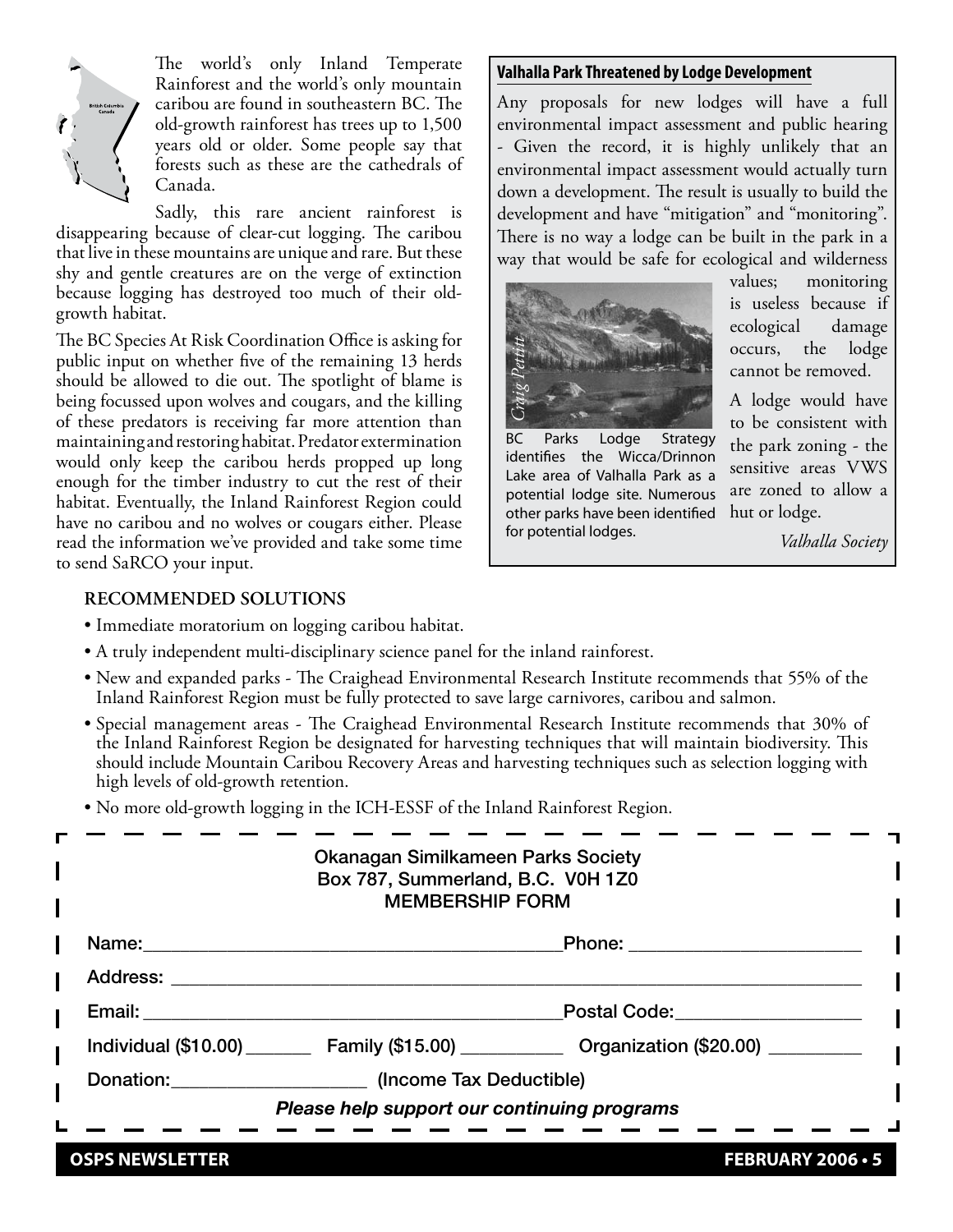#### **UPDATE: Species at Risk**

Chinook salmon designated endangered after emergency assessment.

After an emergency assessment in May 2005, the Committee on the Status of Endangered Wildlife in Canada (COSEWIC) recommended that the Okanagan population of Chinook salmon be declared endangered under Canada's Species at Risk Act.

Already the only remaining Columbia Basin population of Chinook salmon in Canada, the severely depleted Okanagan population risks imminent extinction due to a combination of factors, most notably changes in fisheries downstream in the Columbia River that are expected this summer. Habitat loss, overfishing, dams, the presence of non-native fishes, and hatchery projects also contribute to the Chinook salmon's current status.

The assessment was requested by the Fisheries Department of the Okanagan Nation Alliance, a First Nations

#### **Fish Kill to Last 'Generations'**

Salmon and other fish species in the Cheakamus River will take 50 years or more to recover from a devastating toxic chemical spill last summer, according to reports obtained by *The Vancouver Sun*. The governmentwritten reports say more than 500,000 adult and young salmon, steelhead, trout, lamprey and other species died of suffocation from "severe burns" to their gills from a "concentrated pulse" of caustic soda after a CN Rail car derailed and dumped its contents into the river.

Nearly all fish were killed along an 18-kilometre stretch of the Cheakamus, while effects were also noted in the Squamish River downstream of its confluence with the Cheakamus.

"The effects of the (Aug. 5) caustic soda spill on the fish community in the Cheakamus was immediate, severe in nature and will be persistent for many generations" says one report co-written by provincial and federal fisheries biologists.

organization concerned about this unique population.

Five hundred species are now considered to be at risk by COSEWIC. Visit cosewic.gc.ca for more information.

*Nature Canada, Fall 2005*



The Okanagan Chinook salmon is the only population remaining in Canada's Columbia Basin.

The authors note the role of salmon as a keystone in the Pacific Northwest ecosystem food web and say it is "possible and probable" that the impact of the spill will also be felt by birds and animals that rely on Cheakamus salmon for food.

Public outrage is building toward a confrontational pitch in Squamish, where fishing-related businesses are suffering and anglers complain that neither CN nor government agencies are moving quickly enough to deal with a situation that is described by one expert biologist as the worst spill of its kind in British Columbia's history.

"I have two young sons who may never be able to fish the river," laments fishing guide Dave Brown. "When the accident happened I was sick to my stomach and just devastated."

> *Scott Simpson The Vancouver Sun, Feb. 7, 2006*

FBCN **Parks and Protected Area** Coordinator, Eva Durance has written a letter to express FBCN concern over the proposal from Fairmont Hot Springs Resorts to remove a section of Columbia Lake Provincial Park from park status so that they can construct an access road to an expanded resort complex they are planning. The FBCN letter explains the impact that road bisection of the park would have on recreational and ecological values, and further states, "The matter of removing lands from parks for the benefit of private commercial interests is also of great concern to our members because of the precedent this would set for the incremental erosion of park values elsewhere in the province."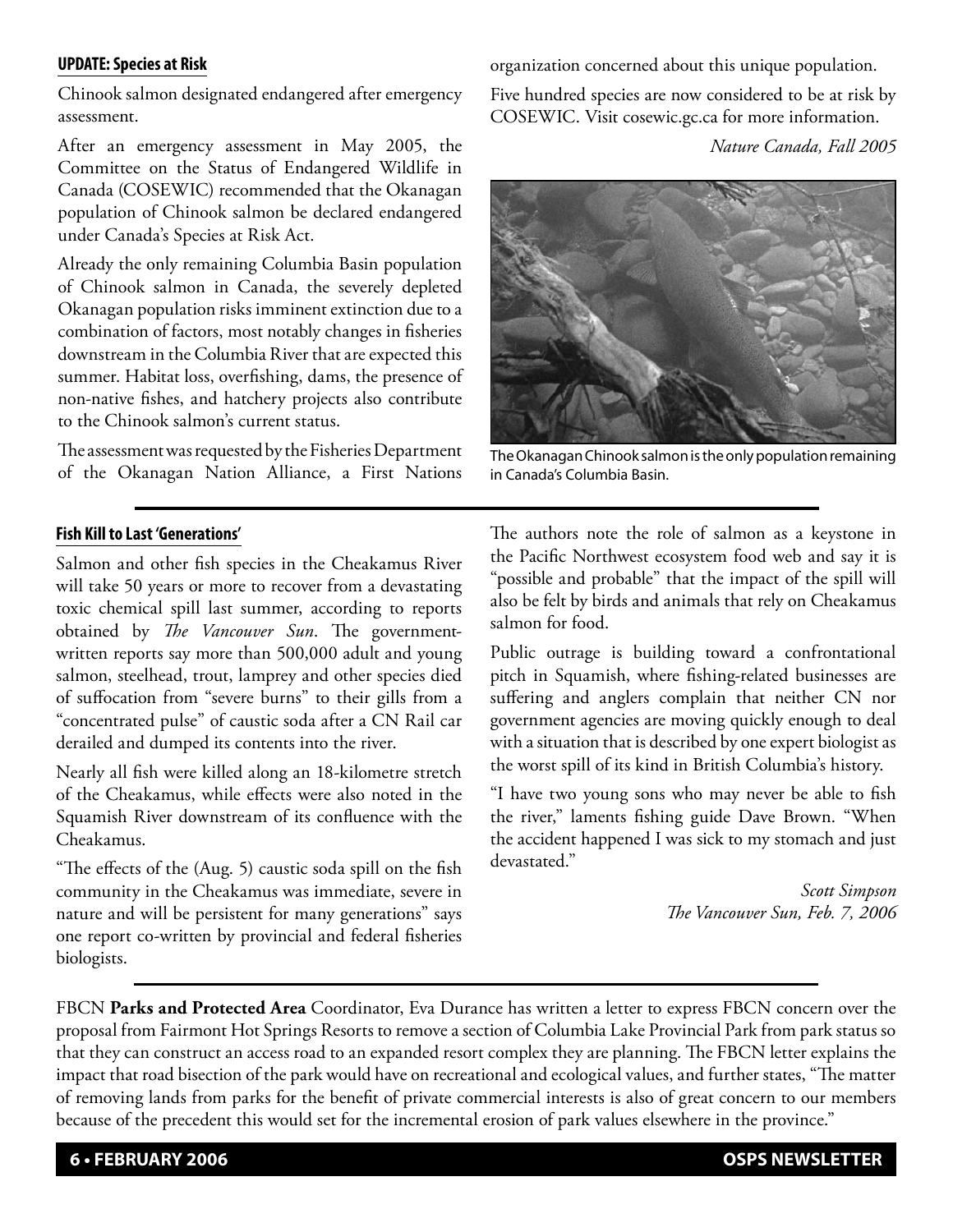# **Province paves way for Brigade Trail Park, which runs from Priest Camp to L'Arbre Seul**

SUMMERLAND - Provincial approval of Summerland's Brigade Trail Park will kick-start the town's 2006 centennial celebrations.

The trail extends from Priest Camp at the southern edge of Garnett Lake northeast to the spectacular viewpoint at L'Arbre Seul (Lone Tree) overlooking Okanagan Lake.

Last week, the Ministry of Agriculture and Lands approved a 10-year lease for the approximately 0.5 kilometres of the trail that traverses Crown land.

The remainder of the 4.1-km long linear park runs through District of Summerland land. Linear parks are usually 100 metres wide.

Priest Camp and L'Arbre Seul were in existence in the early 1800s, before any other non-native site or settlement in the Okanagan Valley.

L'Arbre Seul was first identified on maps dating back to 1827, and the settlement at Priest on maps made in 1850.

Pandosy's Mission in Kelowna was founded in 1860.

The Brigade Trail Park is the only site that preserves a portion of the original trail that ran from Astoria, Ore., on the Pacific Coast to Fort Alexandria in north-central

# **Water Won't be Heading South**

Dry southern U.S. states will be unable to take massive sips from the Great Lakes - St. Lawrence basin under a deal reached Tuesday by Ontario, Quebec and other jurisdictions that border the waterways.

The Ontario government called the Great Lakes - St. Lawrence River Basin Sustainable Water Resources

# **Park proposed for land south of Westbank**

A new park should be established in one of the Central Okanagan's last big undeveloped areas, recreation enthusiasts say.

The so-called Goat's Peak region between Westbank and Peachland, between Okanagan Lake and Highway 97, has sweeping views and appealing terrain, members of the regional parks advisory committee heard this week.

"It's a beautiful property, with benchlands, humps and

British Columbia.

Previously, the trail was also called the Hudson Bay Fur Brigade Trail and the Cariboo Trail.

The portion of the trail in the new park was a well-used native trail that has been in existence for at least 700 years, according to Bob Harris, noted expert on British Columbia trails.

The park trail has approximately two percent gradient and takes about 45 minutes to walk one way.

"Bring your camera, because L'Arbre Seul at the end of the trail provides one of the finest views of Okanagan Lake," said David Gregory, centennial committee chair and mayor-elect. (David Gregory ~ Mayor)

*Penticton Herald, Nov. 29, 2005*

Rather than have Cartwright Mt. developed, I would like to see it become a park. Actually, the municipality should have done this years ago before a developer bought it for development and it was put into our OCP as such. I have wondered about starting a specific Society for such, with people purchasing shares (or a Trust Fund).

*Frank Martens*

Agreement a "historic" deal that will essentially prohibit massive, bulk water exports from the freshwater lakes.

Ontario signed the deal in Milwaukee alongside representatives from eight American states - Illinois, Indiana, Michigan, Minnesota, New York, Ohio, Pennsylvania and Wisconsin. Quebec also signed the deal since the St. Lawrence River is connected to the Great Lakes, which account for one-fifth of the world's fresh water supply.

The deal, which still requires endorsement by the U.S. Congress, is meant to prevent thirsty states in the southern U.S. from diverting massive amounts of water to their own jurisdictions.

*Penticton Herald, Dec. 14, 2005*

hollows," park advocate John Reddick said Friday.

The land, covering about 160 hectares, is privately owned and slated for residential development.

"Ideally, we would like to see it all preserved as parkland, but it's early days yet," said Reddick, spokesman for the Central Okanagan Naturalist club and the Gellatly Bay Trails and Parks Society.

*Okanagan Sunday, Jan. 29, 2006*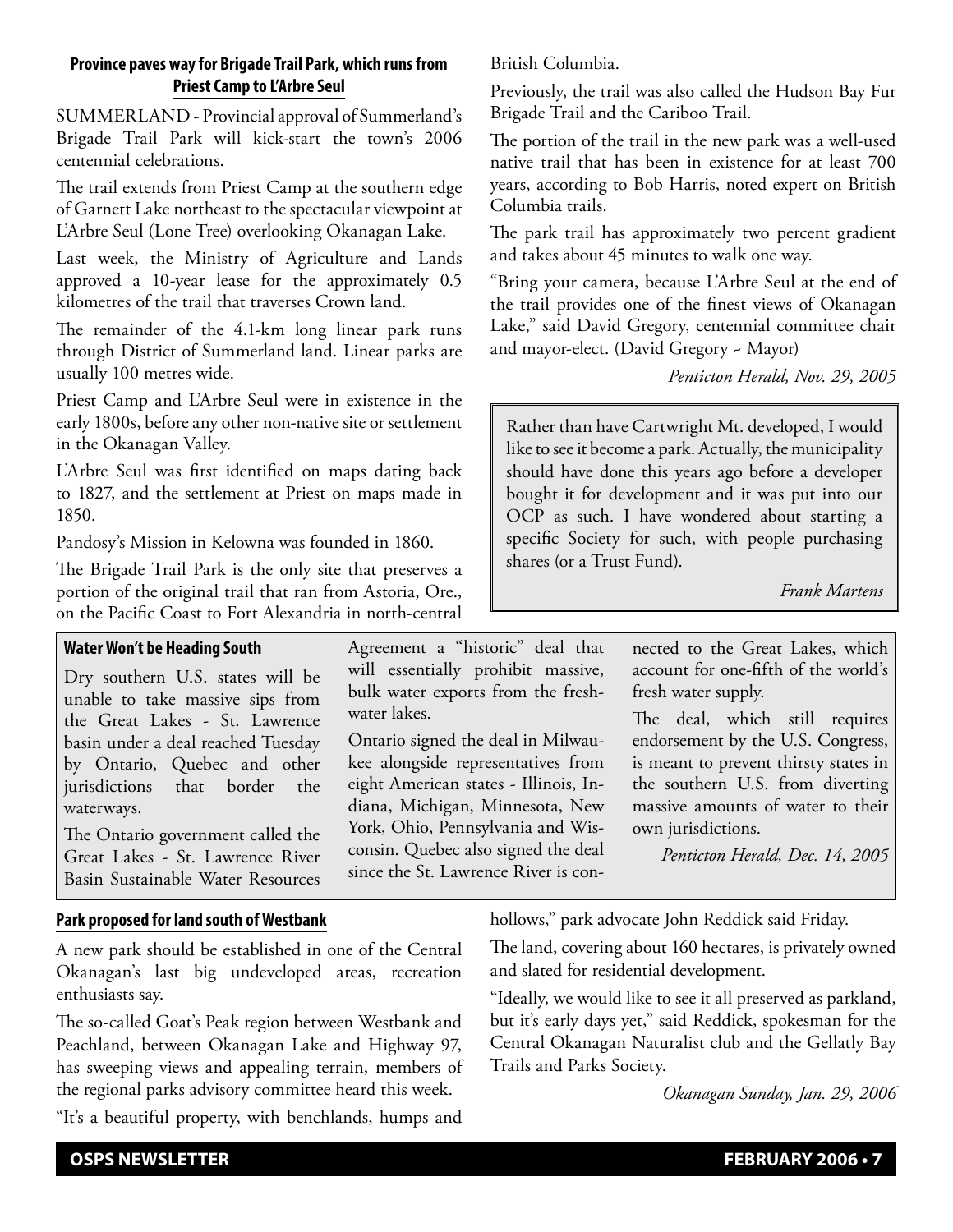# **Most Offspring Died When Mother Rats are Genetically Engineered Soy**

The Russian scientist planned a simple experiment to see if eating genetically modified (GM) soy might influence offspring. What she got, however, was an astounding result that may threaten a multibillion dollar industry.

Irina Ermakova, a leading scientist at the Institute of Higher Nervous Activity and Neurophysiology of the Russian Academy of Sciences (RAS), added GM soy flour (5-7 grams) to the diet of female rats. Other females were fed non-GM soy or no soy at all. The experimental diet began two weeks before the rats conceived and continued through pregnancy and nursing.

Ermakova's first surprise came when her pregnant rats started giving birth. Some pups from GM-fed mothers were quite a bit smaller. After 2

weeks, 36% of them weighed less than 20 grams compared to about 6% from the other groups.

But the real shock came when the rats started dying. Within three weeks, 25 of the 45 (55.6%) rats from the GM soy group died compared to only 3 of 44 (6.8%) from the nonsoy controls.

*Watershed Sentinel, Jan.-Feb., 2006*

# **ALR WATCH More Farmers are Cashing Out of Agriculture**

After 40 years, California's main tool for preserving agricultural land is facing its biggest test as growth and sprawl smash against protected land. Since 1965, a state law called the Williamson Act has offered lower property tax rates in return for a 10-year commitment by the landowner to farm the parcel or use it for grazing. Of California's 30 million acres of prime agricultural and grazing land, more than 16.6 million acres are under this protection. But spiraling land values and rapacious growth in the Central Valley - and the state's other rural areas - have put more pressure on landowners to cancel their contracts.

> *San Francisco Chronicle for ALR Watch - Harold King, Director*

# **Park Visitor Services and Nature Interpretation**

Once again in 2005 the FBCN sponsored the hiring of a dozen summer students to assist park interpreters in BC's provincial parks. Work with park interpreters, we submitted applications, handled the documentation required for the subsidy provided by Human Skills and Resources Development Canada, and funded the payroll administration costs for these young people, some of whom will hopefully make a career in nature interpretation. Much credit is due to the FBCN's office manager, Maria Hamann, for her expert handling of the extensive paperwork involved.

During our September visit to meet Barry Penner, BC's new Minister of the Environment, he was impressed with the FBCN's summer student program and he invited the FBCN to submit a proposal for expanding visitor services and nature interpretation in BC's provincial parks. We hope for a positive outcome to this proposal.

*Federation of BC Naturalists*

## **TRANS CANADA TRAIL TALK: Summerland**

The past year really was successful. Thank you, partner, OSPS! The trail from Prairie Valley Station, (Bathville Rd.) to Faulder (about 6 km.) is now completed. We still need to do some grading work on the few first loose gravel kilometres near Prairie Valley Station, but the latter half of the trail, built in 2005, has an excellent hard surface. If you want to see for yourself, drive to Kettle Place at Faulder, park

your car, and walk back towards Summerland on this beautiful nonmotorized trail next to Trout Creek. Long retaining walls built up from the



high water level of the creek provide sufficient width for the trail between the creek and the tracks of the KVR steam train. Geoff Solly built and

installed memorial benches for your comfort. (We still need a few more. They can have an inscription for any occasion.) You'll also enjoy the descriptive fauna signs donated by the Bronfman Foundation and recently installed by Henri Frioud and Geoff Solly. Earlier ones were installed by Henri and Bill Johnston.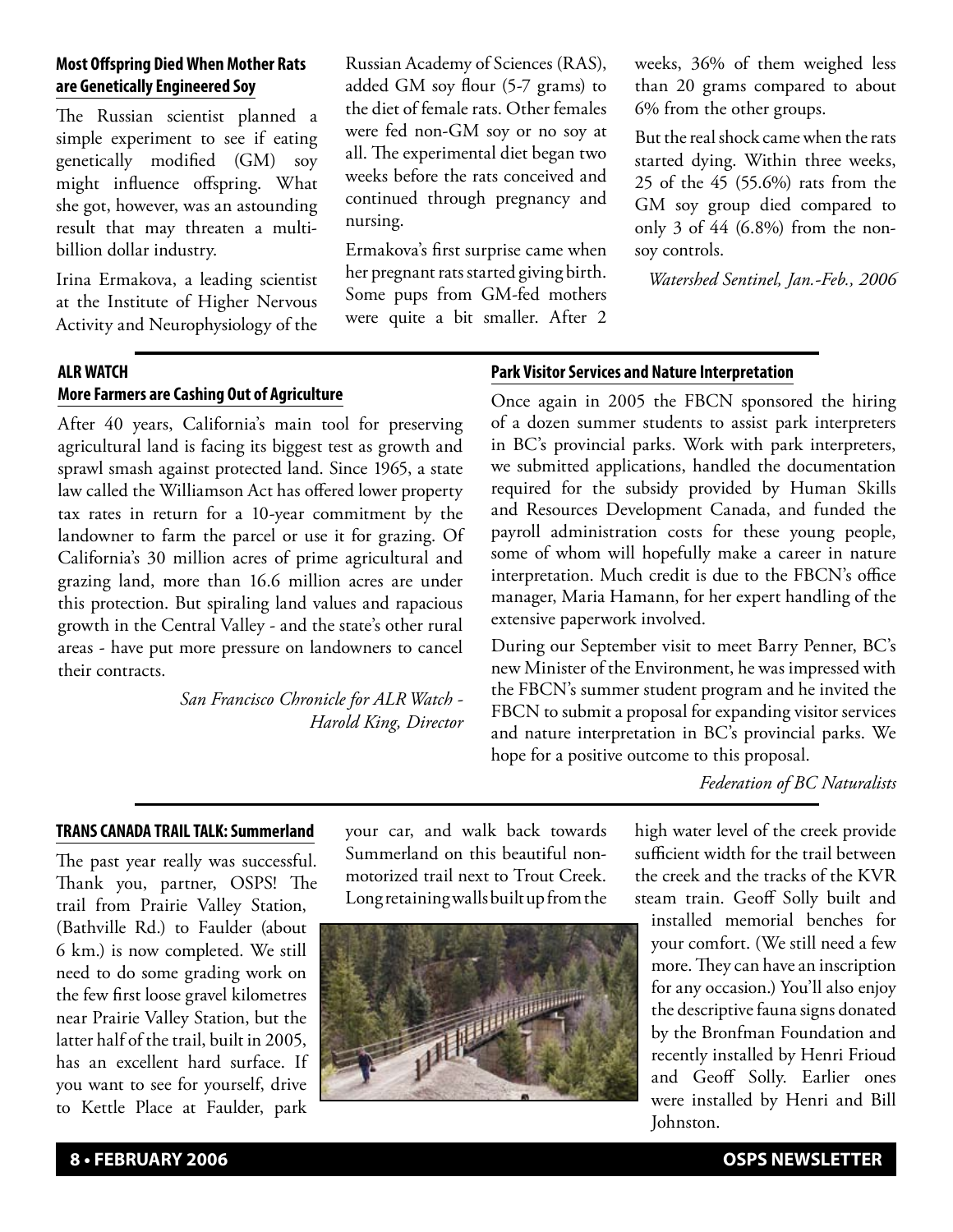We're still fund-raising for the trestle-bridge, called "Trout Creek 1", near the Summerland Research Station. Wouldn't it be nice to see your name on our new donors' board at the north end of the bridge? Recognition plaques begin at \$100. There are designations for different amounts. But we'll welcome any donations.

In the beginning of last year, there were the ghostly remains of Trout Creek 2 bridge west of Faulder. Only the cement piers remained of the former KVR railway structure. Now there's a brand new bridge, all paid for by Tourism BC and the Trans Canada Trail Foundation, so that a formerly difficult spot on our (and your!) trail can be navigated safely.

Trout Creek 3 bridge is finished, too. The only remaining unfinished structure on Summerland's section of Trans Canada Trail is Trout Creek 4 bridge near Osprey Lake. The steel understructure is in place, but we are scrambling for funds to finish that and 55 metres of safety fencing, mandated by the railway safety inspector, on the route from Prairie Valley Station. Eventually, we also hope to have descriptive history and flora signs with native uses of plants on the route.

#### **Provincal Overcut To Increase**

#### *By Jim Cooperman*

The beetle epidemic, fuelled by climate change, is resulting in huge increases in the province's allowable annual cut. Recently, chief forester Jim Snetsinger announced the latest increases; 745,000 cubic metres/year in the Okanagan TSA and 200,000 cubic metres for TFL 49. All told, the provincial increase so far has been 14,790,039 cu m and the forest service is already looking at another 8,115,207 cu m increase.

The impact on ecosystems and on future harvest levels will be significant. Lodgepole pine forests account for approximately 25 percent of the forestland base and most of these trees are forecast to be dead or

dying within the next ten years.

Despite the rising AACs, the actual amount of wood logged has lagged behind the allowable cut levels. This "undercut" has varied from 2.5 million to as high as nearly 9 million cubic metres in 2001. In the interior of the province, companies are still "ramping up' their operations to be able to cut more pine. On the coast, the cut had only been kept propped up due to high cedar prices, which are now falling. Most of quality timber on the coast is now gone and companies can no longer find markets for the hemlock that dominates the remaining stands. Logging costs on the coast are also a factor, as it is very expensive to log these hard to access forests.

We must mention the heroic clean-up work done all along our trail by Edgar and Lillian Kelbert of Summerland. We've grateful for their regular conscious care!

 To find out how you can donate to a wonderful project for your use and for completing the Trans Canada Trail for future generations, please call the number below. If

> you want to be a helpful member of the Summerland Trans Canada Trail Society, you can call the same number. We'd love to have you be part of this vision! Our Feb. meeting is the13th at 7:00 p.m. upstairs in the Tourism building on highway 97. Please use the back stairway entrance.

*Submitted by Marilyn Hansen pres., Summerland Trans Canada Trail Society ph. (250) 494-9265.*



Coastal companies have been pressuring the government to get into the second-growth forests. If they are successful, the Ministry will require that the AAC will have to drop significantly as the remaining stands of old growth hemlock will have to be removed from the timber harvesting land base since companies cannot find markets for it. Meanwhile, on their vast private forestland holding on Vancouver Island, companies have been creaming off the second growth, with much of this quality timber shipped offshore as raw logs.

Despite the increased cut in the interior, much of the massive volume of dead lodgepole pine will never be logged. Of the close to one billion cubic metres forecast to be killed